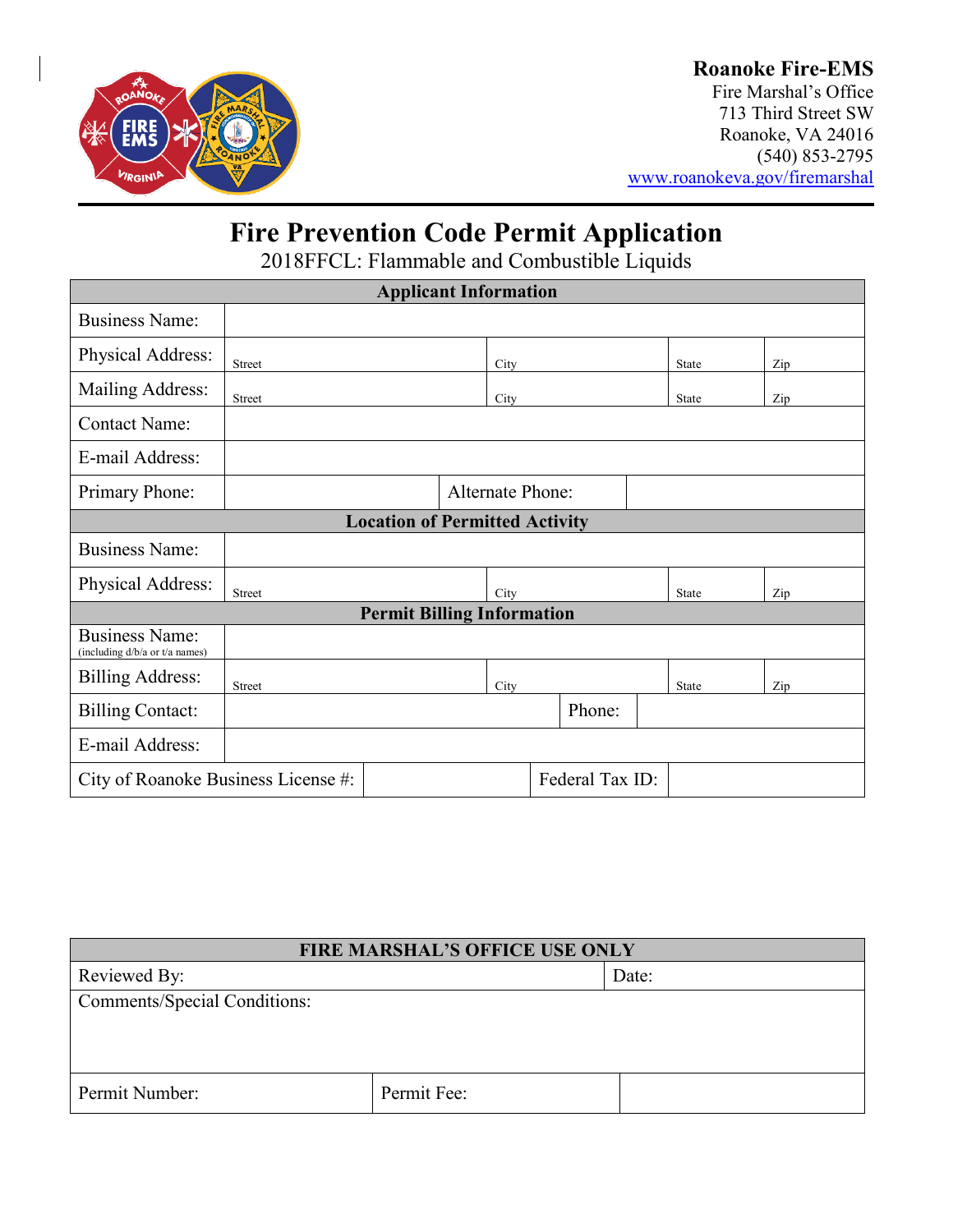| <b>Application Checklist</b>                                                                                                                                                                               |  |
|------------------------------------------------------------------------------------------------------------------------------------------------------------------------------------------------------------|--|
|                                                                                                                                                                                                            |  |
| Review of this permit application requires all of the following to be included:                                                                                                                            |  |
| Completed Fire Prevention Code Permit Application                                                                                                                                                          |  |
| Site Plan/Floor Plan Showing:<br>1. Location of Flammable and Combustible Liquids<br>Type of Fire Protection System<br>2.<br>3. Location of ALL Fire Extinguishers<br>4. Location of ALL Exits or Openings |  |
| List of Maximum expected quantities of each Flammable and Combustible Liquids                                                                                                                              |  |
| SDS for Flammable and Combustible Liquids                                                                                                                                                                  |  |
| Safety Plan                                                                                                                                                                                                |  |
| Contingency Spill/Leak Plan                                                                                                                                                                                |  |
|                                                                                                                                                                                                            |  |
| <b>Circumstances of Application/Description of Work</b>                                                                                                                                                    |  |
|                                                                                                                                                                                                            |  |
|                                                                                                                                                                                                            |  |
|                                                                                                                                                                                                            |  |
|                                                                                                                                                                                                            |  |
|                                                                                                                                                                                                            |  |
|                                                                                                                                                                                                            |  |
|                                                                                                                                                                                                            |  |
|                                                                                                                                                                                                            |  |
|                                                                                                                                                                                                            |  |
|                                                                                                                                                                                                            |  |
|                                                                                                                                                                                                            |  |
|                                                                                                                                                                                                            |  |
|                                                                                                                                                                                                            |  |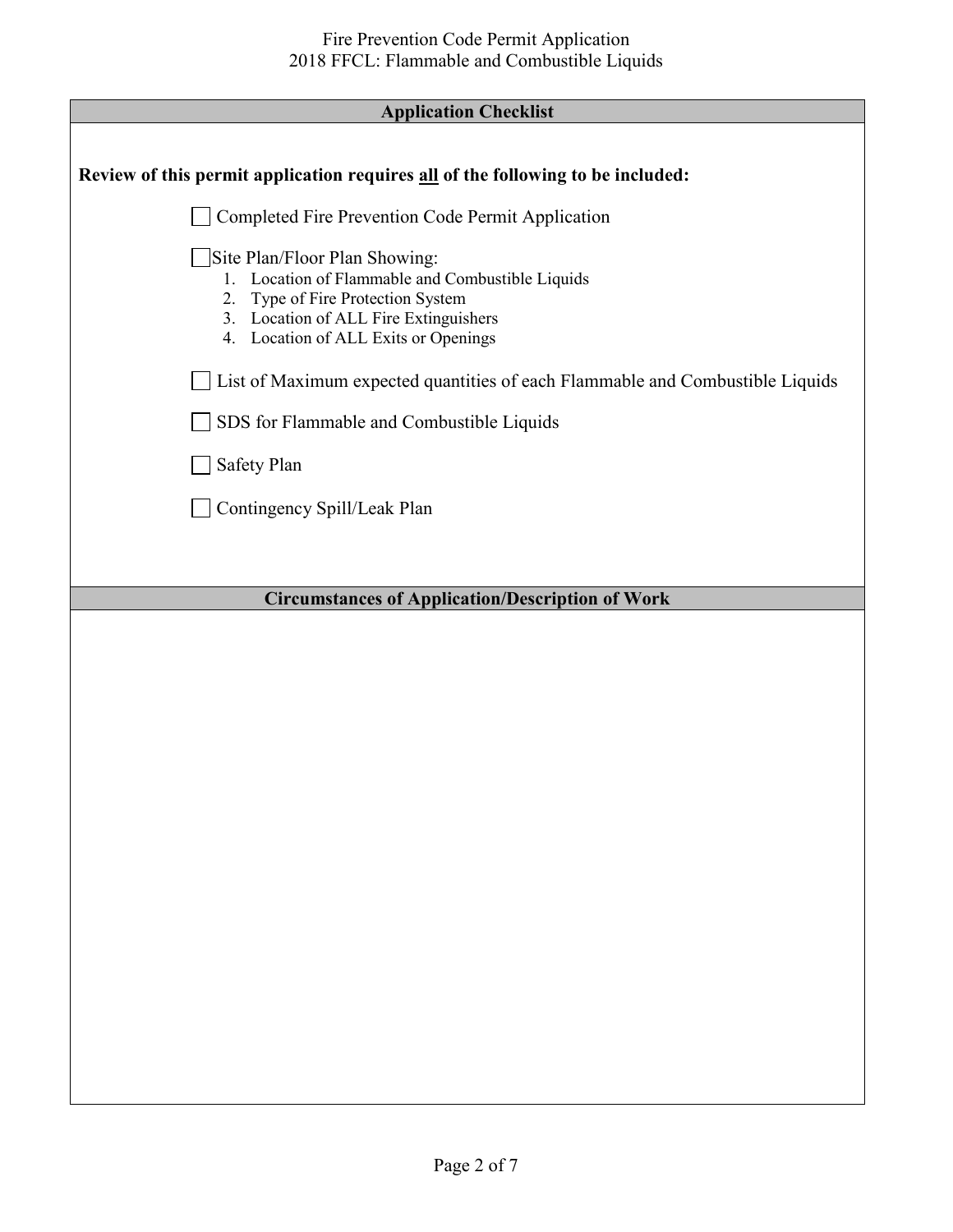### **Permit General Conditions and Acknowledgements**

The Applicant is required to review the following provisions of the Statewide Fire Prevention Code and its referenced standards. After reviewing each provision, the Applicant must initial each item to acknowledge their review and agreement to comply with the requirement. If the requirement is not applicable to the application, the Applicant is to write N/A in place of their initials.

- The fire code official is authorized to require warning signs for the purpose of identifying the hazards of storing or using flammable liquids. Signage for identification and warning such as for the inherent hazard of flammable liquids or smoking shall be provided.
- Warning signs shall be of a durable material. Signs warning of the hazard of flammable liquids shall have white lettering on a red background and shall read: DANGER—FLAMMABLE LIQUIDS. Letters shall be not less than 3 inches in height and ½ inch in stroke.
- Signs shall be posted in locations as required by the fire code official. Piping containing flammable liquids shall be identified in accordance with ASME A13.1.
- Guard posts or other approved means shall be provided to protect piping, valves, or fittings subject to vehicular damage.
- $-$  Signs shall be posted in storage areas PROHIBITING open flames and smoking.
- Smoking by tank vehicle drivers, helpers or other personnel is PROHIBITED while they are driving, making deliveries, filling or making repairs to tank vehicles
- Individual containers, packages and cartons shall be identified, marked, labeled and placarded in accordance with federal regulations and applicable state laws.
- Smoking and open flames are prohibited in storage areas in accordance with Section 5003.7. **Exception:** Areas designated as smoking and hot work areas, and areas where hot work permits have been issued in accordance with this code.
- $-$  Storage of flammable and combustible liquids shall be separated from incompatible materials. Grass, weeds, combustible materials and waste Class I, II or IIIA liquids shall not be accumulated in an unsafe manner at the storage site.
- Plants and portions of plants in which flammable liquids are produced on a scale from crude petroleum, natural gasoline or other hydrocarbon sources shall be in accordance with Sections 5706.7.1 through 5706.7.3. Petroleum-processing plants and facilities or portions of plants or facilities in which flammable or combustible liquids are handled, treated or produced on a commercial scale from crude petroleum, natural gasoline, or other hydrocarbon sources shall also be in accordance with API 651, API 653, API 752, API 1615, API 2001, API 2003, API 2009, API 2015, API 2023, API 2201 and API 2350.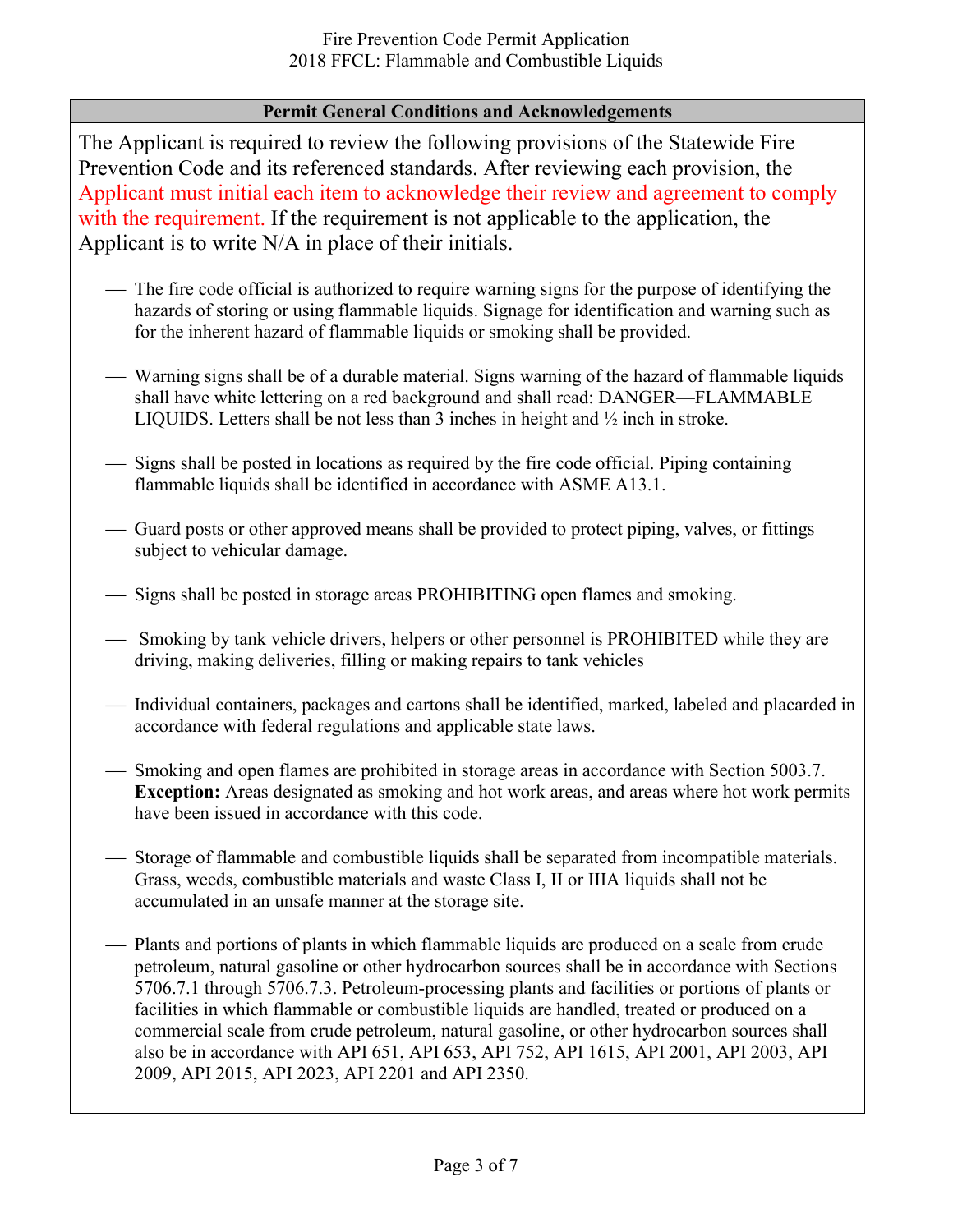- An external bond-wire connection or bond-wire integral with a hose shall be provided for the transferring of flammable liquids through open connections into underground tanks.
- Filling, emptying and vapor recovery connections to tanks containing Class I, II or IIIA liquids shall be located outside of buildings in accordance with Section 5704.2.7.5.6 at a location free from sources of ignition and not less than 5 feet (1524 mm) away from building openings or lot lines of property that can be built upon. Such openings shall be properly identified and provided with a liquid-tight cap that shall be closed when not in use.

 Filling and emptying connections to indoor tanks containing Class IIIB liquids and connected to fuel-burning equipment shall be located at a finished ground level location outside of buildings. Such openings shall be provided with a liquid-tight cap that shall be closed when not in use. A sign in accordance with Section 5003.6 that displays the following warning shall be permanently attached at the filling location:

TRANSFERRING FUEL OTHER THAN CLASS IIIB COMBUSTIBLE LIQUID TO THIS TANK CONNECTION IS A VIOLATION OF THE FIRE CODE AND IS STRICTLY PROHIBITED

Leaks will be reported immediately to the Fire Department by calling 911

Additional permits might be required based upon details of operations and other materials.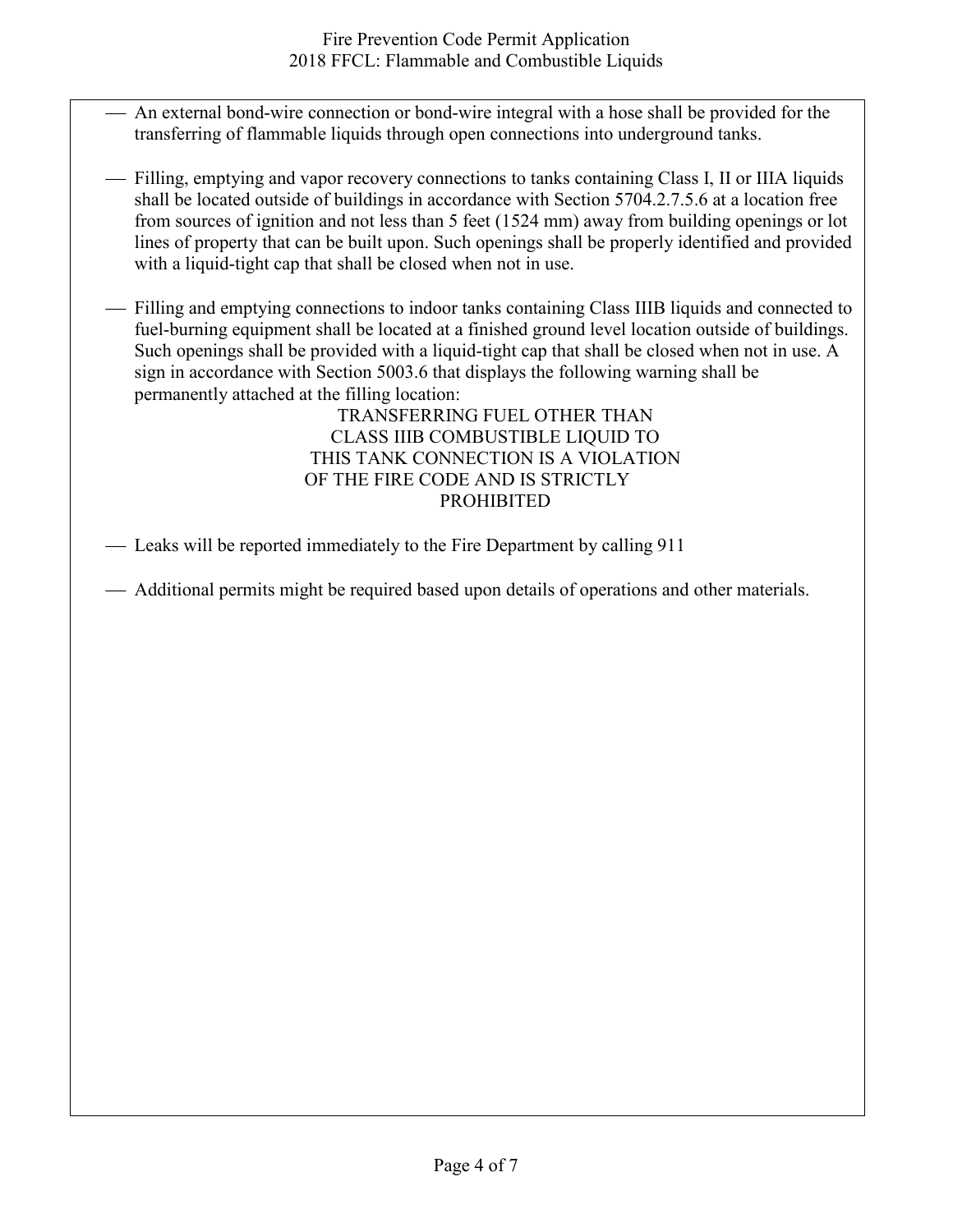#### Fire Prevention Code Permit Application 2018 FFCL: Flammable and Combustible Liquids

#### **Permit Certification**

By my signature below, I hereby certify that I have read and examined this application and that all of the information contained therein is true and correct. Furthermore, I certify that the proposed operations will fully comply with the requirements contained in The Virginia Statewide Fire Prevention Code and any other related laws and /or Codes. I agree to indemnify, save harmless, and defend the City of Roanoke, its agents and employees, from all claims, damages, costs, expenses, and charges, including attorney's fees, which arise out of or by reason of these operations.

I acknowledge that if a permit is issued based on this application, it shall only be valid with in the building, facility, and/or location listed on this application for the specific date(s) and time(s) for which it is issued.

I acknowledge that approval of this application does not constitute permit issuance. Permit issuance does not occur until the completion of an on-site inspection by the Roanoke Fire Marshal's Office.

I acknowledge and understand that any violations of the Virginia Statewide Fire Prevention Code and/or the requirements of this permit may result in immediate permit suspension or revocation.

I agree to indemnify, save harmless, and defend the City of Roanoke, Virginia and its agents and employees from all claims, damages, costs, expenses, and charges, including attorney's fees, which arise out of or by reason of the activities associated with this permit.

| Name:      |       |  |
|------------|-------|--|
| Signature: | Date: |  |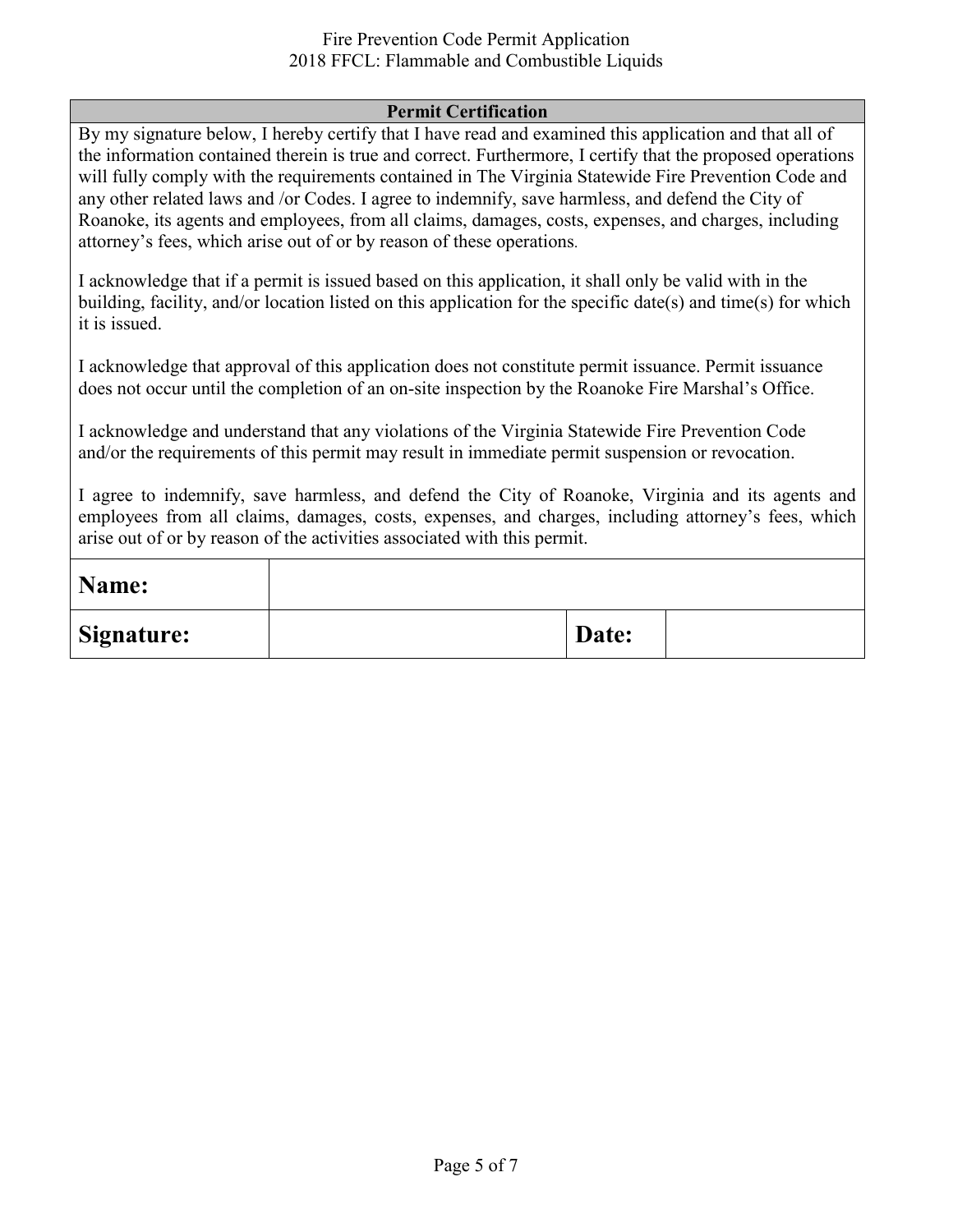## **Fire Prevention Code Permit Application Instructions and Conditions**

| <b>Permit Name:</b>                                      | 2018 FFCL: Flammable and Combustible Liquids                                                                                                                                                                                                                                                                                                                     |  |  |
|----------------------------------------------------------|------------------------------------------------------------------------------------------------------------------------------------------------------------------------------------------------------------------------------------------------------------------------------------------------------------------------------------------------------------------|--|--|
| <b>Statewide Fire</b><br><b>Prevention Code Section:</b> | 5701.4                                                                                                                                                                                                                                                                                                                                                           |  |  |
|                                                          | An operational permit is required to store, handle or use Class I liquids in<br>excess of 5 gallons (19L) in a building or in excess of 10 gallons (37.9 L)<br>outside of a building or to store, handle, or use Class II or Class IIIA<br>liquids in excess of 25 gallons (95L) outside a building, except for fuel oil<br>used in connection with oil burning. |  |  |
|                                                          | Combustible Liquids:<br>A liquid having a closed cup flash point at or above $100^{\circ}$ F (38 $^{\circ}$ C).<br>Combustible liquids shall be subdivided:                                                                                                                                                                                                      |  |  |
|                                                          | Class II- Liquids having a closed cup flash point at or above $100^{\circ}$ F<br>$(38^{\circ}C)$ and below $140^{\circ}F(60^{\circ}C)$ .                                                                                                                                                                                                                         |  |  |
|                                                          | Class IIIA- Liquids having a closed cup flash point at or above 140°F<br>$(60^{\circ}C)$ and below 200°F (93°C)                                                                                                                                                                                                                                                  |  |  |
| Scope:                                                   | Class IIIB- Liquids having a closed cup flash point at or above 200°F<br>$(93^{\circ}C)$                                                                                                                                                                                                                                                                         |  |  |
|                                                          | Flammable Liquid:<br>A liquid having a closed cup flash point below 100°F (38°C). Flammable<br>liquids are further categorized into a group known as Class I liquids. The<br>Class I category is subdivided as follows:                                                                                                                                          |  |  |
|                                                          | Class IA- Liquids having a flash point below $73^{\circ}F(23^{\circ}C)$ and having a                                                                                                                                                                                                                                                                             |  |  |
|                                                          | boiling point below $100^{\circ}$ F (38 $^{\circ}$ C).<br>Class IB- Liquids having a flash point below 73°F (23°C) and having a<br>boiling point below $100^{\circ}$ F (38°C).                                                                                                                                                                                   |  |  |
|                                                          | Class IC- Liquids having a flash point at or above $73^{\circ}F(23^{\circ}C)$ and below<br>$100^{\circ}$ F (38 $^{\circ}$ C).                                                                                                                                                                                                                                    |  |  |
| Fee:                                                     | \$50.00                                                                                                                                                                                                                                                                                                                                                          |  |  |
|                                                          |                                                                                                                                                                                                                                                                                                                                                                  |  |  |
| <b>Duration:</b>                                         | Annual                                                                                                                                                                                                                                                                                                                                                           |  |  |

2018 FFCL: Flammable and Combustible Liquids